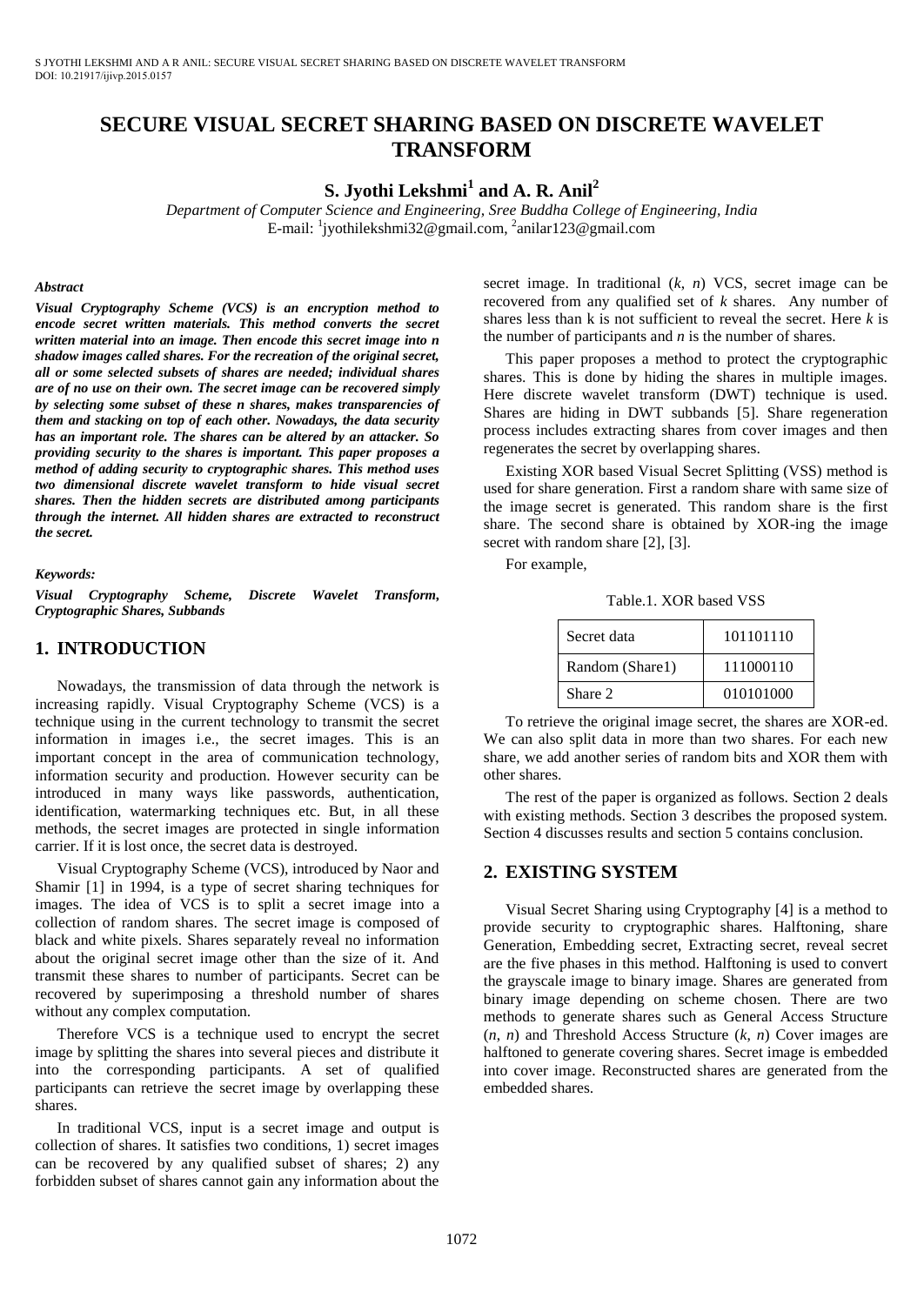

Fig.1. VCS using Cryptography

In this paper [4], Otsus Threshold method is used to generate halftone image. Here embedded shares (EM) are generated using LSB matching steganography. Key is used to generate the offset value. First it converts the secret data into number of bits. Then it reads each pixel of the cover image. If the LSB of the next cover pixel matches the next bit of secret data then no operation is needed else it adds or subtracts one from the cover pixel value at random. By decrypting the shares original shares are recovered and stacked together to reveal secret image. To recover the secret, embedded shares are desteganographed with the help of a key and reverse procedure is applied to reveal the secret.

So the steps are as follows.

- Secret image is halftoned to generate binary image (BI).
- Depending on scheme the original shares (OS) are generated.
- With the help of key original shares are embedded into cover images to generate embedded shares (ES).
- Reconstruct shares (RS) from embedded shares with the help of same key.
- To reveal the secret, overlap the reconstructed shares.

### **3. PROPOSED SYSTEM**

Nowadays, Internet is more popular among people, for communication, information retrieval etc. Sometimes people share their secret information through the Internet. Adding security to this secret data is important.

Visual secret sharing is an efficient method for hiding an image. It is done by dividing the image into multiple meaningless shares. These individual shares do not reveal anything about the secret other than its size. The original secret can be reconstructed by combining all the shares.

This paper is focusing on security of visual secret shares. There exist different methods for data hiding using digital images [6]. The proposed method uses 2 dimensional discrete

wavelet transform technique. Shares are hiding in different subbands.

Main operations of proposed method are share generation, share hiding, Extracting shares and secret regeneration.

#### **3.1 SHARE GENERATION**

XOR based Visual Secret Splitting (VSS) scheme is used to generate shares.

#### **3.2 HIDE SHARES IN COVER IMAGE**

Here the cover image is a color image. Since share generation step creates two shares, two cover images are selected.

Following algorithm is used to hide shares.

- 1. The cover image is in RGB color space. So convert the image from RGB to YCbCr.
- 2. Applying a single level two dimensional discrete wavelet transform on luminance component. The luminance image Y is divided into four subbands:  $Y \rightarrow (S1, Sh1,$ Sv1, Sd1) corresponding to the low pass, horizontal, vertical and diagonal subbands. Dimensions S1, Sh1, Sv1 and Sd1 are half of those of Y in each direction.
- 3. Replace the subbands Sh1, Sv1 and Sd1 by the share. In order to perform replace operation, the size of share should be equal to size of the subbands. So, single share is encoded three times in cover image.
- 4. An inverse DWT is carried to recompose the Y image.  $(S1, Share1, Share1, Share1) \rightarrow Y'.$
- 5. The resulting image Y´ contains hidden share. The Fig.2 describes share hiding process.



Fig.2. Share hiding in color images

To avoid data loss, three subbands are used to hide a share. This process is repeated to all shares.

The resulting image can distribute to all participants.

#### **3.3 EXTRACTING SHARES**

To decode the secret image, shares are needed to extract first. For extracting shares, DWT is applied on images that are distributed among participants.

1. A DWT converts the gray image into subbands.  $Y' \rightarrow$ (S1, Sh1, Sv1, Sd1)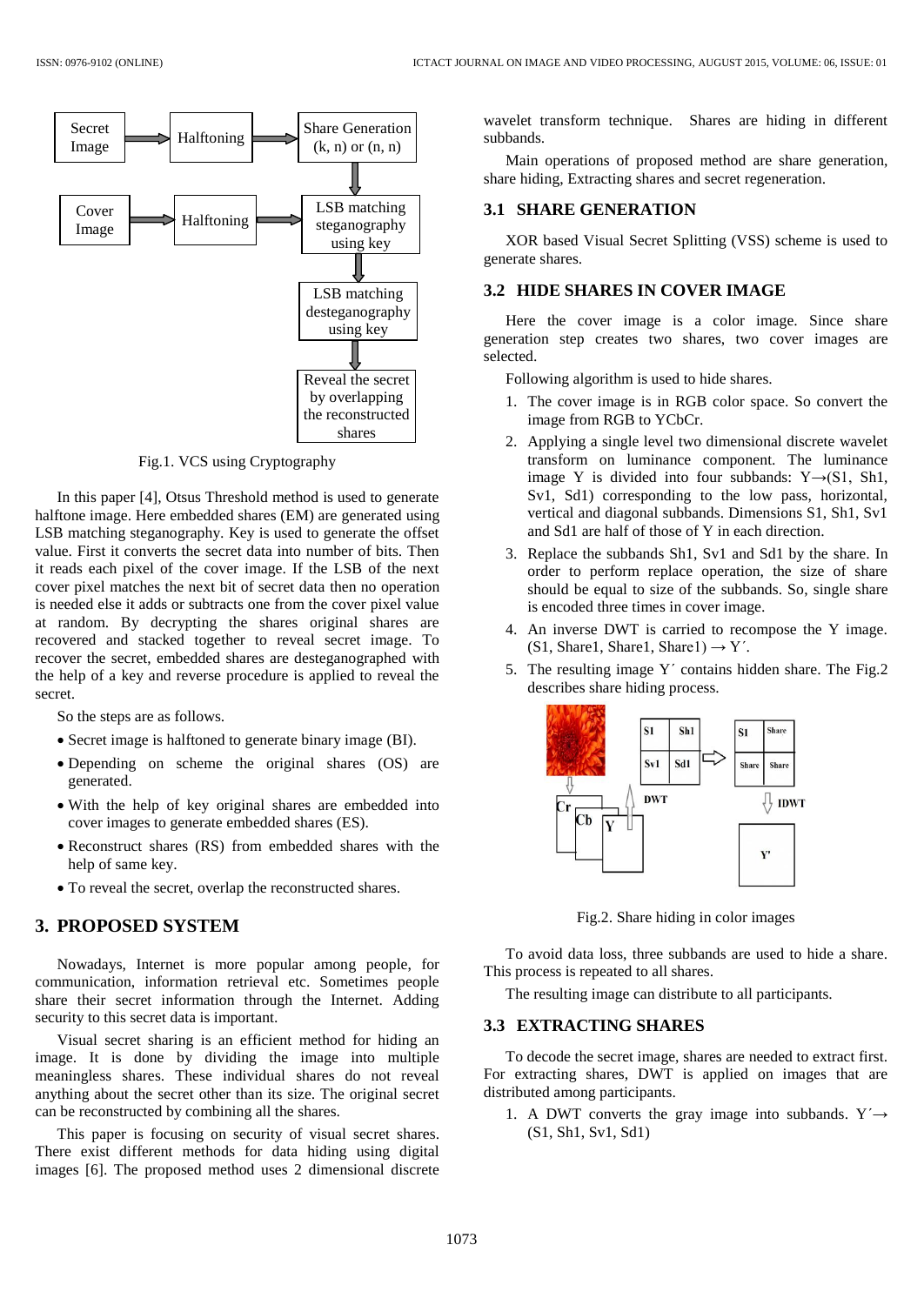- 2. Horizontal, vertical and diagonal subbands are interpreted as three copies of share. Since the data is encoded 3 times, it is extracted thrice.
- 3. These three value sets are compared, and bits that comes maximum times is taken for each pixel position.
- 4. Final set of values are reshaped to original size of the share. By doing this procedure all the shares are extracted.

### **3.4 SECRET REGENERATION**

Secret is regenerated by performing XOR operation on extracted shares.

## **4. RESULTS**

The proposed method is efficient when shares are distributed through the network.

Here bitmap images are used as secret images. The Fig.3 shows the secret image selected and shares generated.



Fig.3. (a) Secret Image, (b) Share 1, (c) Share 2

The secret image is directly given to the system and the cover images are selected.



Fig.4. Data hiding

Since the encoded image is a luminance image, it is saved in bmp format.



Fig.5. Encoded images for printing

This image is then distributed among participants. These images are given as input to the data extraction phase as shown in the Fig.6.

|                  | <b>SHARING BASED ON DISCRETE WAVELET TRANSFORM</b> |
|------------------|----------------------------------------------------|
|                  | SECRET REGENERATION-                               |
|                  | Share 1                                            |
|                  | Share 2                                            |
| <b>HIDE DATA</b> | <b>HELLO</b><br><b>EXTRACT SECRET</b>              |
|                  |                                                    |
|                  |                                                    |

Fig.6. Data Extraction

The extracted secret is also shown in the Fig.7.



Fig.7. Extracted Secret

Here the extracted secret is exactly same as that of original secret.

The evaluation of performance of any visual cryptography schemes, which can done by considering the parameters such as Peak Signal to Noise Ratio (PSNR), Accurate Rate (AR) etc. PSNR is an approximation to human perception of reconstruction quality. A higher PSNR generally indicates that the reconstruction is of higher quality.

The method mentioned in [4] shows that PSNR values of embedded share 1 and embedded share 2 are 9.93dB and 5.51dB. Using the proposed method, MSE calculated for reconstructed secret is 0 and PSNR calculated is infinity, which indicates a high reconstruction quality.

Accurate rates can be evaluated for both the Black pixel area and the White pixel area which is denoted here as ARB and ARW. The formula to calculate the Accurate Rate for Black and White pixel area is given in the following equations.

$$
AR_B = \frac{|SR = SI = 0|}{|SI = 0|}
$$

$$
AR_W = \frac{|SR = SI = 1|}{|SI = 1|}
$$

From the above equations, where, SR is the stacking result of share image1 and share image 2, SI is the secret image, symbol 0 denotes black pixel, and symbol 1 denotes white pixel.

ARB calculated for the proposed work is 1 and ARW calculated is 1.